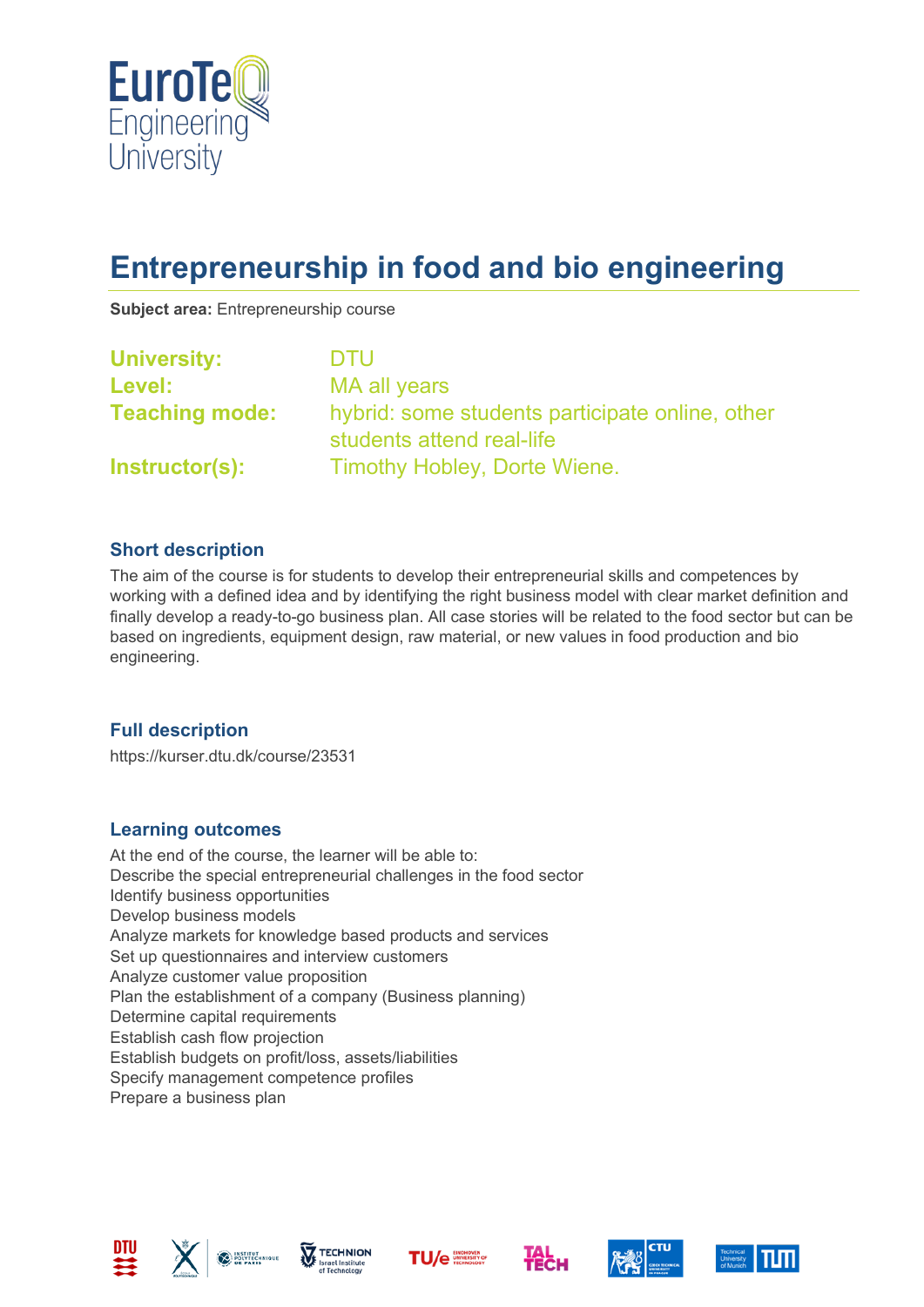

# **General information**

| <b>Contact hours per week:</b> | 40                                                                                                                                                                                                                                                                                                                                                                                                                                                                                                                                                                                               |  |
|--------------------------------|--------------------------------------------------------------------------------------------------------------------------------------------------------------------------------------------------------------------------------------------------------------------------------------------------------------------------------------------------------------------------------------------------------------------------------------------------------------------------------------------------------------------------------------------------------------------------------------------------|--|
| <b>Total workload:</b>         | 150 (in student hours for the whole course)                                                                                                                                                                                                                                                                                                                                                                                                                                                                                                                                                      |  |
| <b>ECTS credits:</b>           | 5                                                                                                                                                                                                                                                                                                                                                                                                                                                                                                                                                                                                |  |
| Language:                      | English                                                                                                                                                                                                                                                                                                                                                                                                                                                                                                                                                                                          |  |
| <b>Course start date:</b>      | 08 August 2022                                                                                                                                                                                                                                                                                                                                                                                                                                                                                                                                                                                   |  |
| Course end date:               | 26 August 2022                                                                                                                                                                                                                                                                                                                                                                                                                                                                                                                                                                                   |  |
| Add. info about start date:    | 3 weeks full time course, with streaming of teaching and online group work                                                                                                                                                                                                                                                                                                                                                                                                                                                                                                                       |  |
| Weekly teaching day/time:      | Monday to Friday for 3 weeks in August each year                                                                                                                                                                                                                                                                                                                                                                                                                                                                                                                                                 |  |
| Time zone:                     | CET (Denmark, Germany, France, Netherlands, Switzerland, Czech<br>Republic)                                                                                                                                                                                                                                                                                                                                                                                                                                                                                                                      |  |
| <b>Further information:</b>    |                                                                                                                                                                                                                                                                                                                                                                                                                                                                                                                                                                                                  |  |
| <b>Prerequisites:</b>          | The course is open for students who have passed at least 100 ECTS<br>points of their bachelor programme in Food science, Food technology,<br>Biotechnology, Bio Engineering, Business or a related area. International<br>students from non-English speaking countries must have sufficient English<br>qualifications to participate actively at a high level in group discussions<br>and report writing (Danish students are fluent in written and spoken<br>English and international students are expected to be at the same level. If<br>in doubt contact the course responsible in advance) |  |
| <b>Activities and methods:</b> | Lectures, Group work, Self-study                                                                                                                                                                                                                                                                                                                                                                                                                                                                                                                                                                 |  |
| <b>Presence on campus:</b>     |                                                                                                                                                                                                                                                                                                                                                                                                                                                                                                                                                                                                  |  |

## **Final examination**

| Oral exam and handed in project assignment |  |
|--------------------------------------------|--|
| 26 August 2022                             |  |
| online                                     |  |
| ves                                        |  |
| end of semester                            |  |
|                                            |  |
|                                            |  |